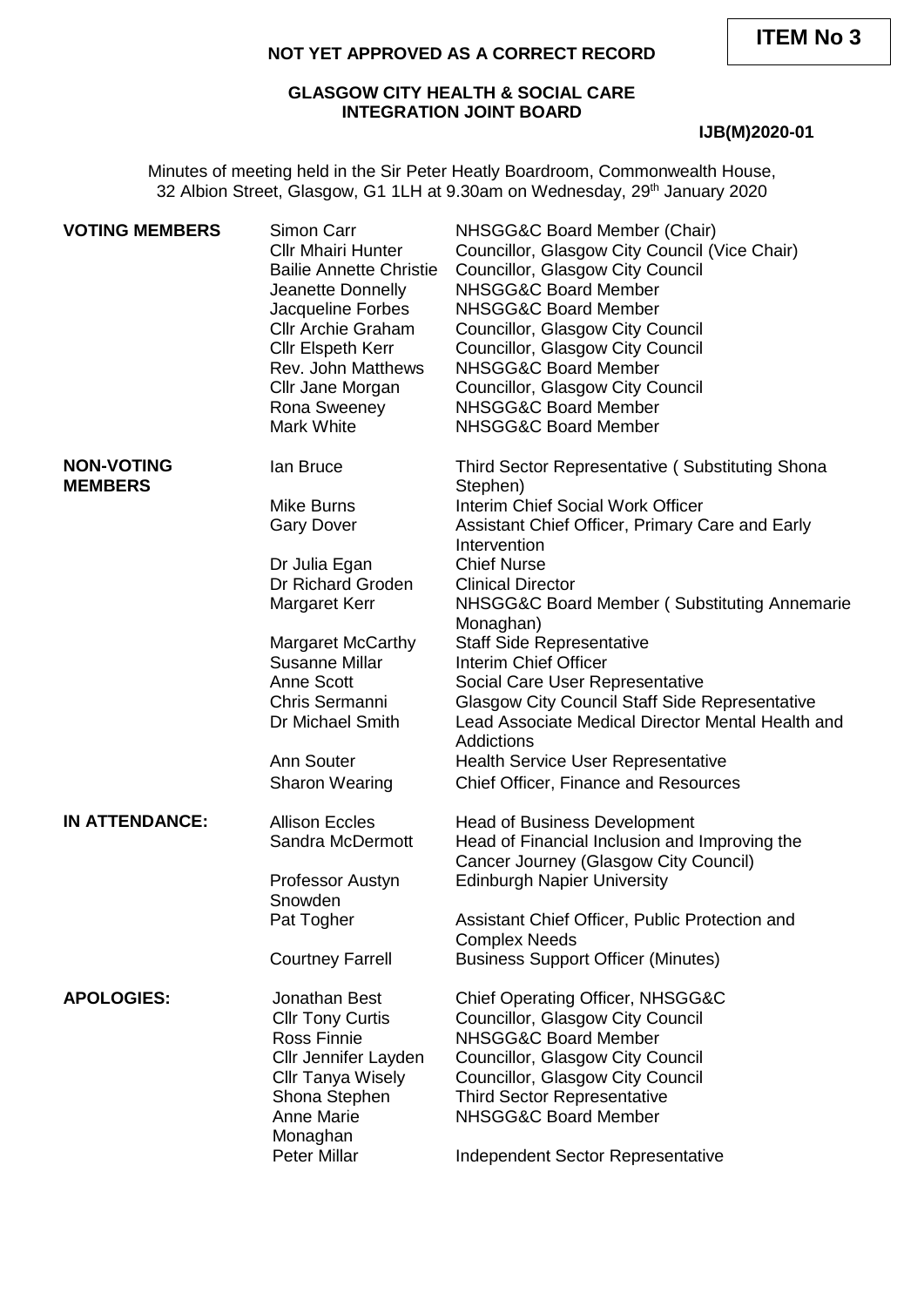# **1. DECLARATION OF INTERESTS**

Mark White declared an interest as Director of Finance, NHS Greater Glasgow and Clyde, with an interest in financial discussions

# **2. APOLOGIES FOR ABSENCE**

Apologies for absence were noted as above.

# **3. IMPROVING THE CANCER JOURNEY**

Sandra McDermott and Professor Snowden gave an overview of the Improving the Cancer Journey Service and outlined the key elements within the presentation. Sandra McDermott thanked colleagues who have been involved with this service.

Members thanked Sandra McDermott and Professor Snowden for their presentation highlighting that their service has had a great impact on individuals and the community. Members welcomed the approach using Holistic **Assessments** 

Members questioned if the £5m highlighted is within the financial plan. Sharon Wearing confirmed that this is not within the financial plan however there needs to be further discussion with Scottish Government colleagues as to how funding is will be provided after 2020/21.

The Health Service User Representative made reference to the presentation of the highest areas affected by cancer and questioned if there could be more that local health centres could do to spread awareness on this service. Susanne Millar responded highlighting that the Integration Joint Board/Glasgow City Health and Social Care Partnership have inequalities as core function and it has clear focus on Strategic Plan. Susanne added that she is the chair of the Improving the Cancer Journey Board and Sandra McDermott is also a member on the Maximising Independence Board, and therefore there is cross learning work.

Officers requested clarity on whether the Improving the Cancer Journey Service had direct communication with health Link Workers. Sandra McDermott confirmed that there are direct links around appropriate referrals and joint training to avoid any duplication of work.

#### **4. MINUTES**

The minutes of the meeting of the Integration Joint Board held on 20<sup>th</sup> November 2019 were approved as an accurate record.

# **5. MATTERS ARISING**

There were no matters arising.

# **6. INTEGRATION JOINT BOARD ROLLING ACTION LIST**

Allison Eccles presented the IJB Rolling Action List advising that there was 2 items listed for the set-aside budget and the Youth Advisor representative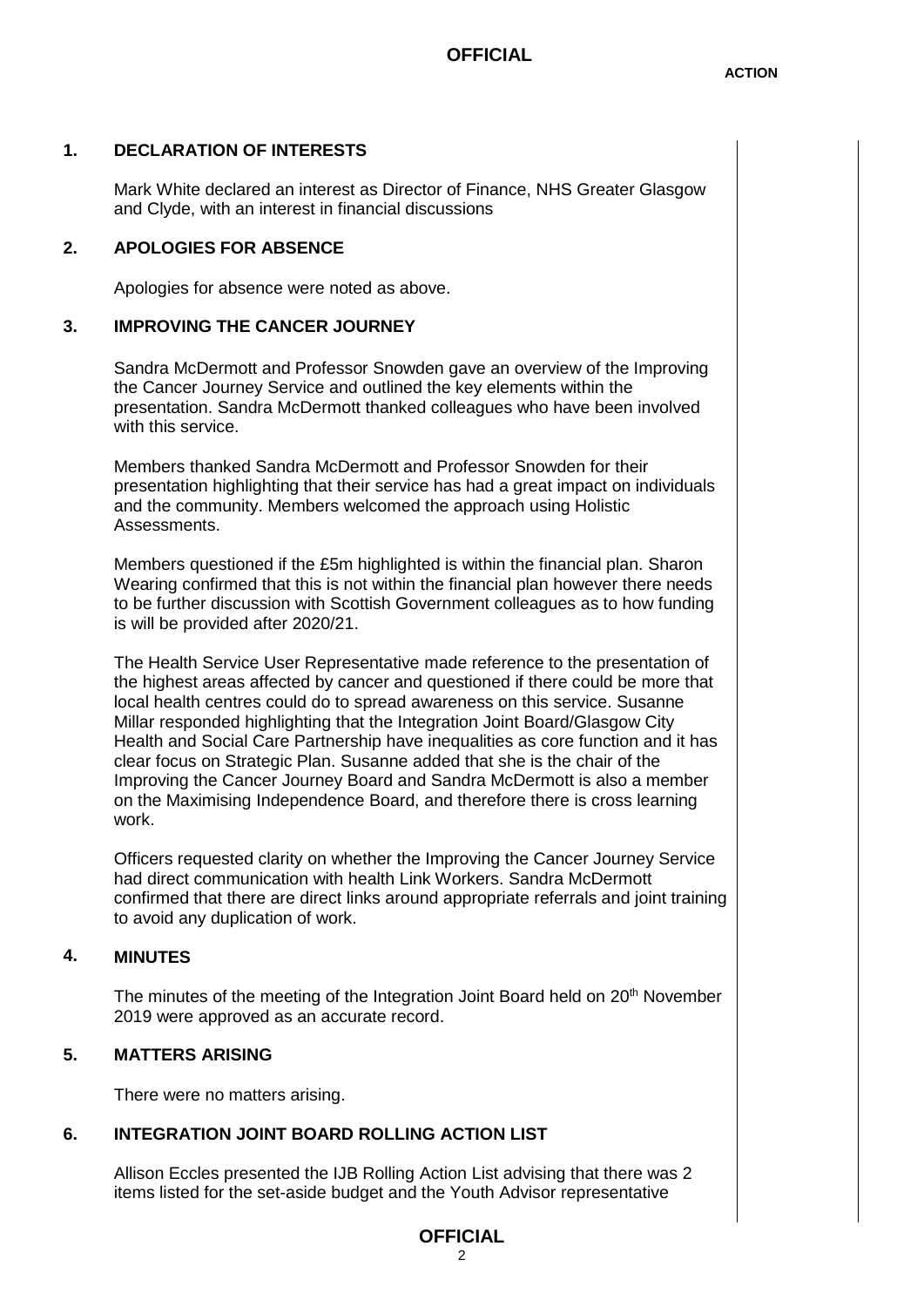|    |                                                                                                                                                                                                                                                                                                                                                                                                                                                                                                                                                                                                                                                                                                                           | <b>ACTION</b>   |
|----|---------------------------------------------------------------------------------------------------------------------------------------------------------------------------------------------------------------------------------------------------------------------------------------------------------------------------------------------------------------------------------------------------------------------------------------------------------------------------------------------------------------------------------------------------------------------------------------------------------------------------------------------------------------------------------------------------------------------------|-----------------|
|    | position for the IJB Public Engagement Committee, this will come back to the<br>March Integration Joint Board.                                                                                                                                                                                                                                                                                                                                                                                                                                                                                                                                                                                                            |                 |
|    | Members asked for an update on the set-aside budget. Sharon Wearing<br>highlighted that there are some discussions taking place next month with James<br>Hobson and the Scottish Government. Challenges were acknowledged. An<br>unscheduled care commissioning plan is being developed across Greater<br>Glasgow and Clyde and the plan will include reference to set-aside. Susanne<br>Millar commented that she and Jonathan Best are working closely together<br>around unscheduled care across acute and the communities. There are<br>discussions this week with the Chief Officers across the six partnerships. An<br>update on unscheduled care will be provided at the Integration Joint Board in<br>March 2020. | <b>Officers</b> |
|    | Mark White agreed that there are challenges with the current guidelines on set-<br>aside and work is being undertaken as far is it can go however there needs to be<br>discussions with the Scottish Government                                                                                                                                                                                                                                                                                                                                                                                                                                                                                                           |                 |
|    | Members acknowledged that the Integration Joint Board need a solution on set-<br>aside and highlighted that guidance was set out four years ago that can't be<br>implemented easily.                                                                                                                                                                                                                                                                                                                                                                                                                                                                                                                                      |                 |
| 7. | <b>CHIEF OFFICER UPDATE</b>                                                                                                                                                                                                                                                                                                                                                                                                                                                                                                                                                                                                                                                                                               |                 |
|    | Susanne Millar provided a Chief Officer Update on the following:                                                                                                                                                                                                                                                                                                                                                                                                                                                                                                                                                                                                                                                          |                 |
|    | NHSGGC - Decisions taken on Friday by the Cabinet Secretary to add current<br>escalation, which now extended to include Unscheduled Care, OOH, GP TTG &<br>Finance.                                                                                                                                                                                                                                                                                                                                                                                                                                                                                                                                                       |                 |
|    | Susanne Millar acknowledged that this does impact the business and reiterated<br>that an update on the unscheduled care commissioning plan will be brought to<br>the Integration Joint Board in March 2020. The Cabinet Secretary has requested<br>a recovery plan and the Health & Social Care Partnership will work closely with<br>Glasgow City Council Executive Team.                                                                                                                                                                                                                                                                                                                                                |                 |
|    | Members queried if there is being work undertaken re the impact of the<br>coronavirus. Susanne Millar acknowledged that any response will be led by the<br>Chief Medical Officer & Public Health Director. There has been no impact at this<br>time for Glasgow.                                                                                                                                                                                                                                                                                                                                                                                                                                                          |                 |
|    | The Health Service User Representative highlighted concerns that she has been<br>made aware that Easterhouse Out of Hours service will be closed the rest of the<br>week and therefore this would require members of the public having to travel who<br>may not always have the funds for this. Officers highlighted that via people can<br>claim their expenses back. Officers added that Glasgow have eight Out of Hours<br>services with other areas only having two available and Glasgow are the only<br>board who accommodate walk-ins.                                                                                                                                                                             |                 |
| 8. | <b>MAXIMISING INDEPENDENCE IN GLASGOW</b>                                                                                                                                                                                                                                                                                                                                                                                                                                                                                                                                                                                                                                                                                 |                 |
|    | Stephen Fitzpatrick gave an overview of the presentation and provided updates<br>on the progress, our vision/ aspirations, our mission, community engagement,<br>initial workstreams and the plan for February 2020.                                                                                                                                                                                                                                                                                                                                                                                                                                                                                                      |                 |
|    | The Health Service User Representative is of the view that communities need<br>more time to discuss Maximising Independence approach and this is at the top of                                                                                                                                                                                                                                                                                                                                                                                                                                                                                                                                                            |                 |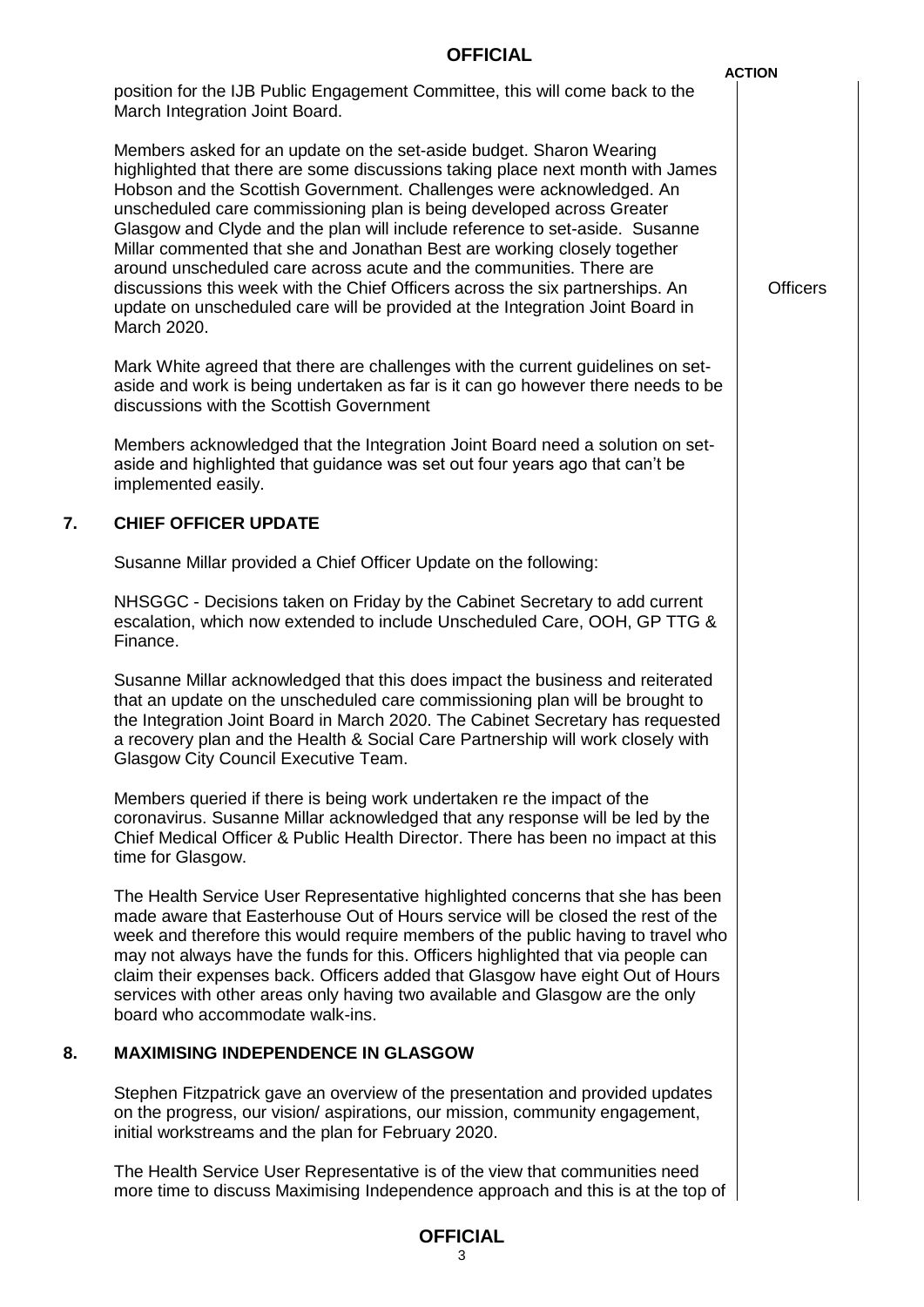the agenda of the locality engagement groups. Officers gave assurances that community engagement is on-going and there will be no end date to this.

Members expressed support of the ideas presented today and stated that there needs to be investment in the communities on how they are expected to take this forward and there needs to be evidence of this. The Third Sector Representative advised that communities were provided reallocation of £1.5m and there will be work undertaken in the most affected areas. Susanne Millar added that the Health and Social Care Partnership felt it was important that the Third Sector (through GCVS) lead on this. Cllr Elspeth Kerr noted that a lot of mapping work has been undertaken in the North West of the city and she would be happy to share this when looking at other areas.

Members also requested more information around Equality Impact Assessment. Officers advised that this work is on-going however happy for the information to be shared on the gaps.

Members highlighted that the HSCP only have to 2022 to develop this new approach. Officers acknowledged that they are conscious of this

# **9. ALCOHOL AND DRUG PARTNERSHIP – INVESTMENT PLAN UPDATE**

Susanne Millar updated the Integration Joint Board (IJB) on the development plans for investing the 2019/20 second year allocation of Scottish Government funding for alcohol and drug services.

The table within the report highlighted the investment programme approved for year 2 totalling to £2.034m and shows a forecasted spend of £1.543m, which represents an underspend of £0.491m.

Initial plans were underway for the Scotland Drug Death Summit, to be jointly hosted by the Minister for Public Health, Joe Fitzpatrick and Glasgow City ADP on 12<sup>th</sup> March. However on 24<sup>th</sup> January the UK Government announced a UK wide Drug Death Summit for the  $27<sup>th</sup>$  of February in Glasgow. Unfortunately there was no communication with both Glasgow ADP and the Scottish Government. The Scottish Government have since been invited. No contact has been made with Glasgow ADP at this time.

Susanne Millar acknowledged that Glasgow is well represented and well valued within the Drugs Death Taskforce.

Members sought clarity on which Glasgow Services are hosting the Scottish Drug Death Crisis Conference on the 26<sup>th</sup> February. Officers advised that it was made clear that the joint hosts would be the Integration Joint Board/Health and Social Care Partnership and Glasgow City Council, with Scottish Government.

Members commented on the great work that has been undertaken and asked for more information around the funding. Officers advised that there is £41m awarded for mainstream addiction services.

Members wished to clarify if the needle dispenser within the Boots store at Central Station has been re-instated. Officers advised that Scot Rail decided that this would not be reinstated however there is now a mobile drug injecting service which is highlighted to be dispensing more needles than the Boots pharmacy. This mobile dispenser also provides an immediate response and assists with drug-related litter.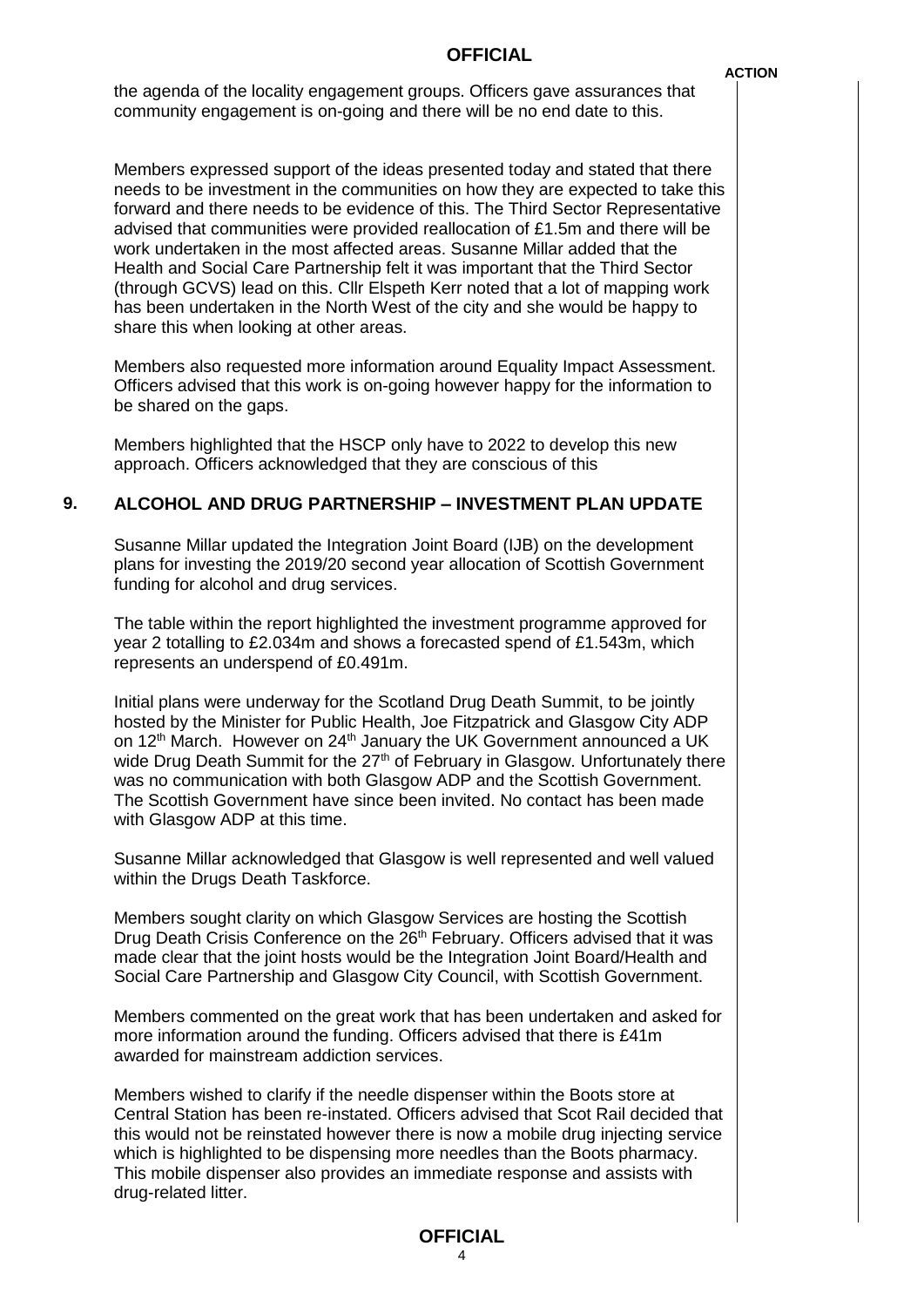*ACTION* 

The Health Service User Representative queried as to why HIV testing is significantly focused on city centre and not localities. Officers confirmed that there is evidence that the population affected is within city centre, and this work is focused on those who don't have access to HIV testing which is available across the city.

### *The Integration Joint Board*

- *a) noted the proposals outlined in this report;*
- *b) approved the additional planned activity funded from the Scottish Government ADP funding; and*
- *c) noted the plan to jointly host a UK wide Drug Death Summit with the Scottish Government in Glasgow early 2020.*

### **10. GLASGOW CITY IJB BUDGET MONITORING FOR MONTH 8 / PERIOD 9 2019/2020**

Sharon Wearing outlined the financial position of Glasgow City Integration Joint Board as at 30 November 2019 (Health) and 22 November 2019 (Council), and highlighted any areas of budget pressure and actions to mitigate these pressures.

The net expenditure is £6.294m lower than budget to date. Gross expenditure £5.017m (0.63%) underspent, and income is over-recovered by £1.277m (1.65%).

Children & Families net expenditure is underspent by £2.455m. Recruitment for Social Workers is well underway.

Direct Assistance is overspent by £0.570m in relation to both Section 22 and Section 29 payments. Pressure continues to grow particularly around accommodation costs for care leavers.

Income is over-recovered by £0.977m mainly in respect of Unaccompanied Asylum Seeker Children income from the Home Office due to the approval of outstanding cases from last financial year and additional cases for this year.

Adult Services employee costs are underspent by £2.900m throughout all services due to periods of vacancies, turnover and difficulties recruiting to posts. This underspend also reflects the early delivery of savings for 2020/21 following the redesign of Glasgow Alcohol and Drug Recovery Day Services. Recruitment continues to be progressed for vacant posts in all services.

Older People and Physical Disability net expenditure is underspent by £1.860m. The Carers Service budget is underspent by £1.157m mainly due to the part year implementation of the investment agreed by the IJB in June and vacancies. There is also an underspent of £0.604m, following the closure of Birdston. This funding is required to part fund the 2 new wards at Stobhill from June 2020.

Members queried underspends within recruitment and if there are services that are being failed as a result. Officers highlighted the pressures within the system which has had an impact on services and as a result overtime has been offered to staff to assist with the workload. Officers noted that there are issues with recruitment across the country and not just in Glasgow City.

Members sought clarity on the impact of expected leavers from services transferred to the HSCP from Cordia as a result of Equal Pay. Officers advised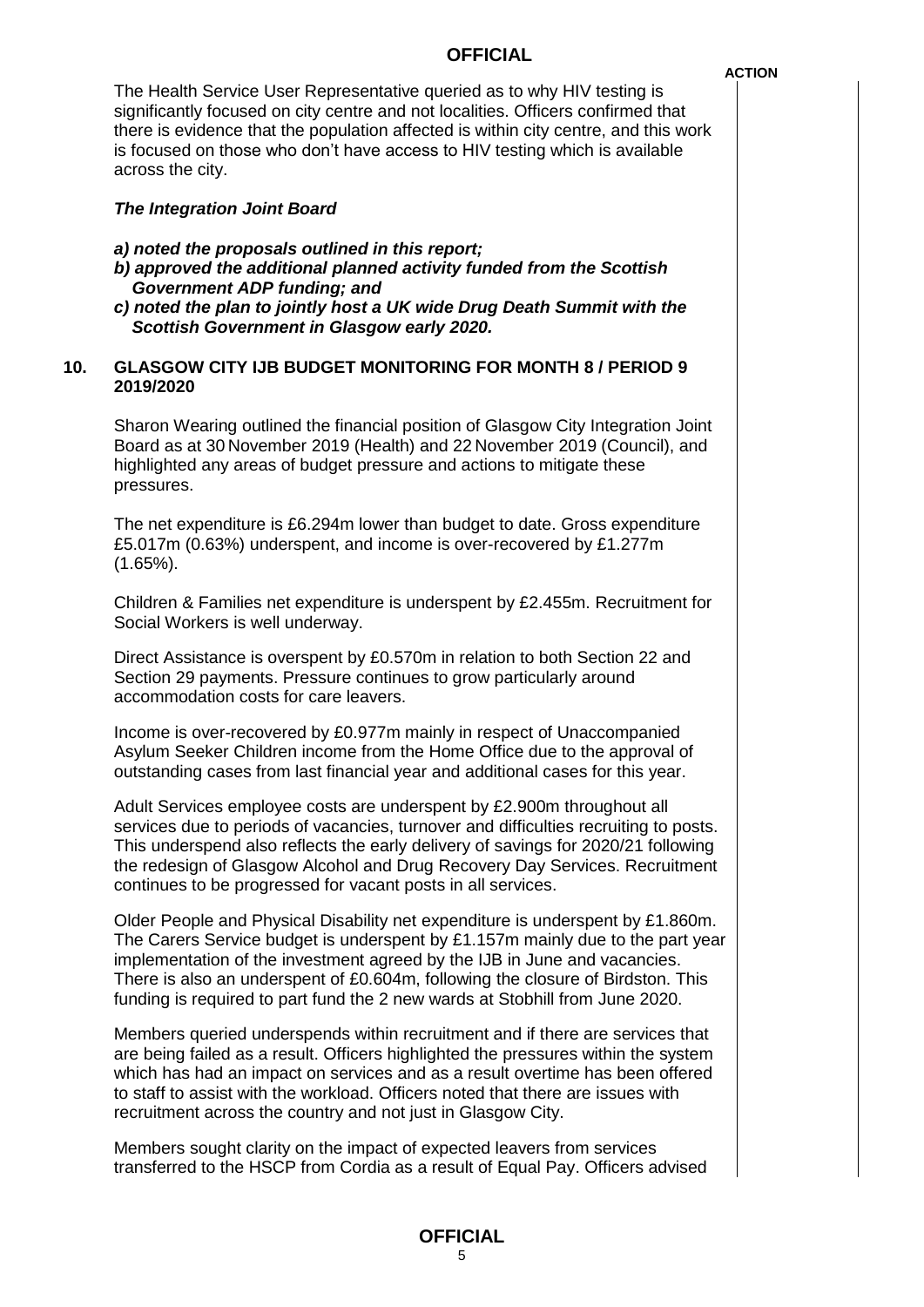that the Health and Social Care Partnership lost around 100 staff which was less than anticipated and there was recruitment in advance of this.

Members highlighted issues with recruitment in different local authorities and queried if there is a sense that there are potential staff out there. Officers stated that there needs to be a more national conversation around influencing the workforce planning. Conversations to take place with the health board and six partnerships to tie in the needs with the economic regeneration.

### *The Integration Joint Board*

*a) noted the contents of this report; b) approved the budget changes noted in section 3; and c) noted the summary of current Directions (Appendix 2).*

#### **11. HSCP LOCALITY PLANS 2019-2022**

Mike Burns presented the 2019-22 locality plans of North East (NE), North West (NW) and South Localities for approval. In doing so, to highlight the local engagement events that have taken place to engage on the draft plans and the feedback that has emerged from the engagement process

The key areas of engagement work carried out in October/November 2019 were highlighted.

The purpose of locality plans is to:

- 1) set out what we know about the demographics and health and social care needs of the local population;
- 2) reflect the priorities and actions that are relevant to the locality
- 3) communicate our performance against key targets;
- 4) be a vehicle for stakeholder engagement to ensure there is effective local engagement in service planning activities.

Locality-specific activities are those that are only applicable or more tailored towards a particular locality. This reflects both the consistency of the service issues across localities and the co-ordinated processes in place to progress them.

Key issues were highlighted from each care group in the engagement process.

The performance report to the Integration Joint Board summarising progress made against the actions set out within the locality plans, commencing September 2020.

Members queried whether development of the plans is from a top down or bottom up approach, as the legislation highlights this should be. Officers confirmed that the desire would be that locality plan development would be influenced by engagement with service users, patients and communities. Officers acknowledged that there have been challenges in ensuring wide engagement on the locality plans.

Members agree that our approach to locality engagement has room for improvement and issues need to be addressed.

Officers welcome the challenge from the Integration Joint Board and suggested a development session to take this forward. This was agreed.

**Officers**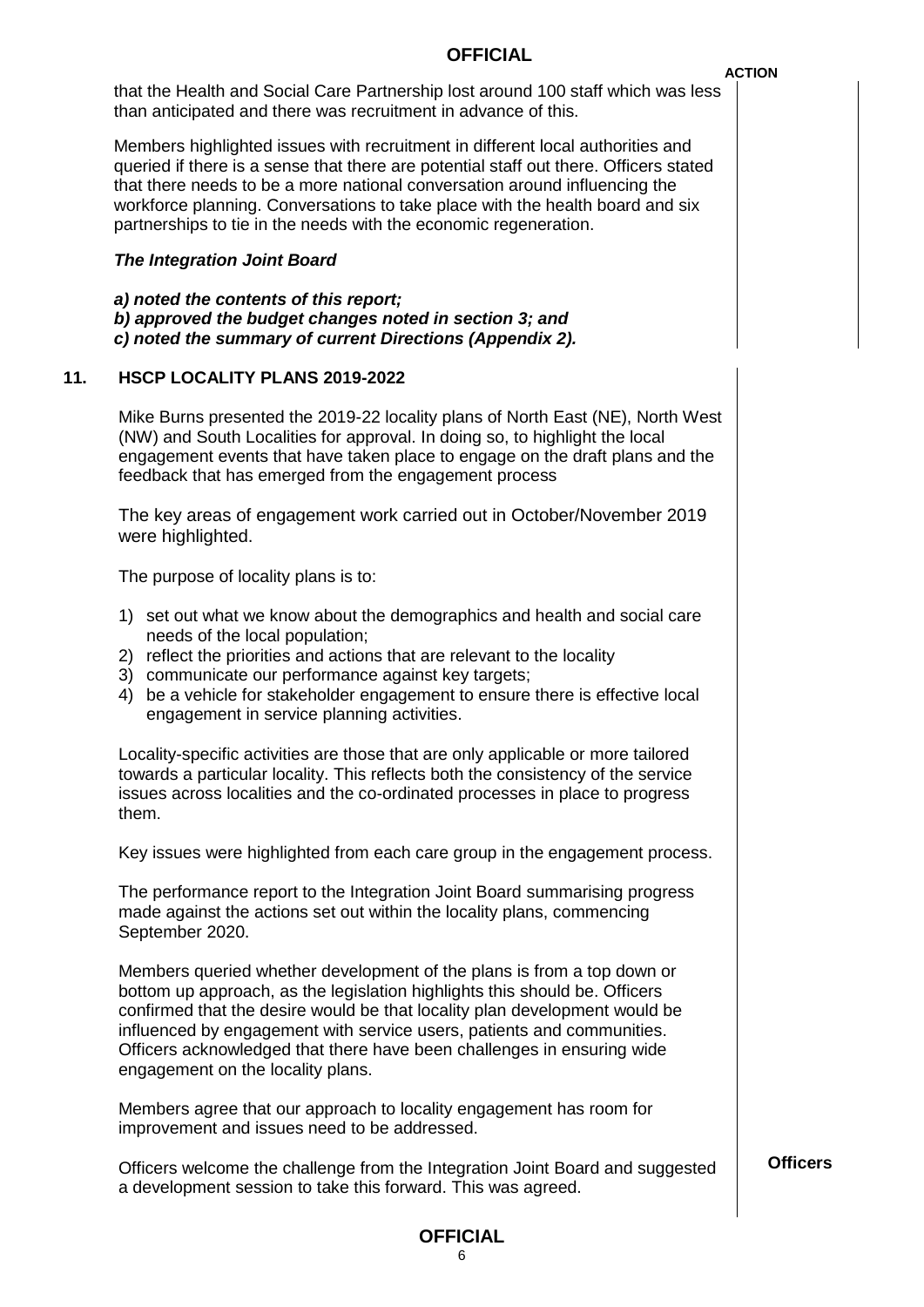*The Integration Joint Board:* 

- *a) approved the North East, North West and South Locality Plans, attached, noting the update on local engagement feedback;*
- *b) noted the summary version of the locality plans and approve making the final, approved versions of the plans accessible on the GCHSCP website and in other formats as necessary; and*
- *c) noted the intention to present an annual performance report to the IJB summarising progress made against the actions set out within the locality plans, commencing September 2020.*

#### **12. IJB GOVERNANCE ARRANGEMENTS**

Allison Eccles updated the IJB on the output from discussions regarding governance arrangements for the IJB and presented proposals to Members for consideration.

There has been a lot of attention and discussion about the IJBs governance arrangements as the working arrangements evolve, but in particular over the last year. The Ministerial Strategic Group report in February 2019 led to a self evaluation and a tripartite action plan, this is detailed in section 3 of the report.

An issue that has been raised a number of times was the time commitment required for consideration of the agendas. There were a number of suggestions on how to improve on current arrangements which are outlined at section 4 of the report. These include lengthening meetings, more frequent meetings, and how the Integration Joint Board deals with reports for noting. There were concerns noted about effective discussion and debate with some items. It is clear that discretion and judgement is required in relation to items for discussion at the Integration Joint Board. The report noted there was no consensus on these suggestions.

A set of proposed principles is laid out at section 5 of the report which propose commitments to how Integration Joint Board members, Integration Joint Board Chairs and Committee Chairs and Officers of the Health and Social Care Partnership will make best efforts to ensure smooth governance.

Officers commented that it is important to be mindful not to consider just structure but active governance.

Members suggested that follow up papers are noted and not included in future papers being sent out and this will reduce the amount of papers.

Members added that there is suggestion within the report that there are a number of points often repeated and it needs to be clear that some issues do require more dialogue and not be viewed as repeated information.

#### *The Integration Joint Board:*

#### *a) noted the report; and*

*b) discussed, agreed and commit to follow the principles outlined in section 5.* 

## **13. IJB DEVELOPMENT**

This paper seeks to describe the ways in which future development sessions could enhance and support the IJB role.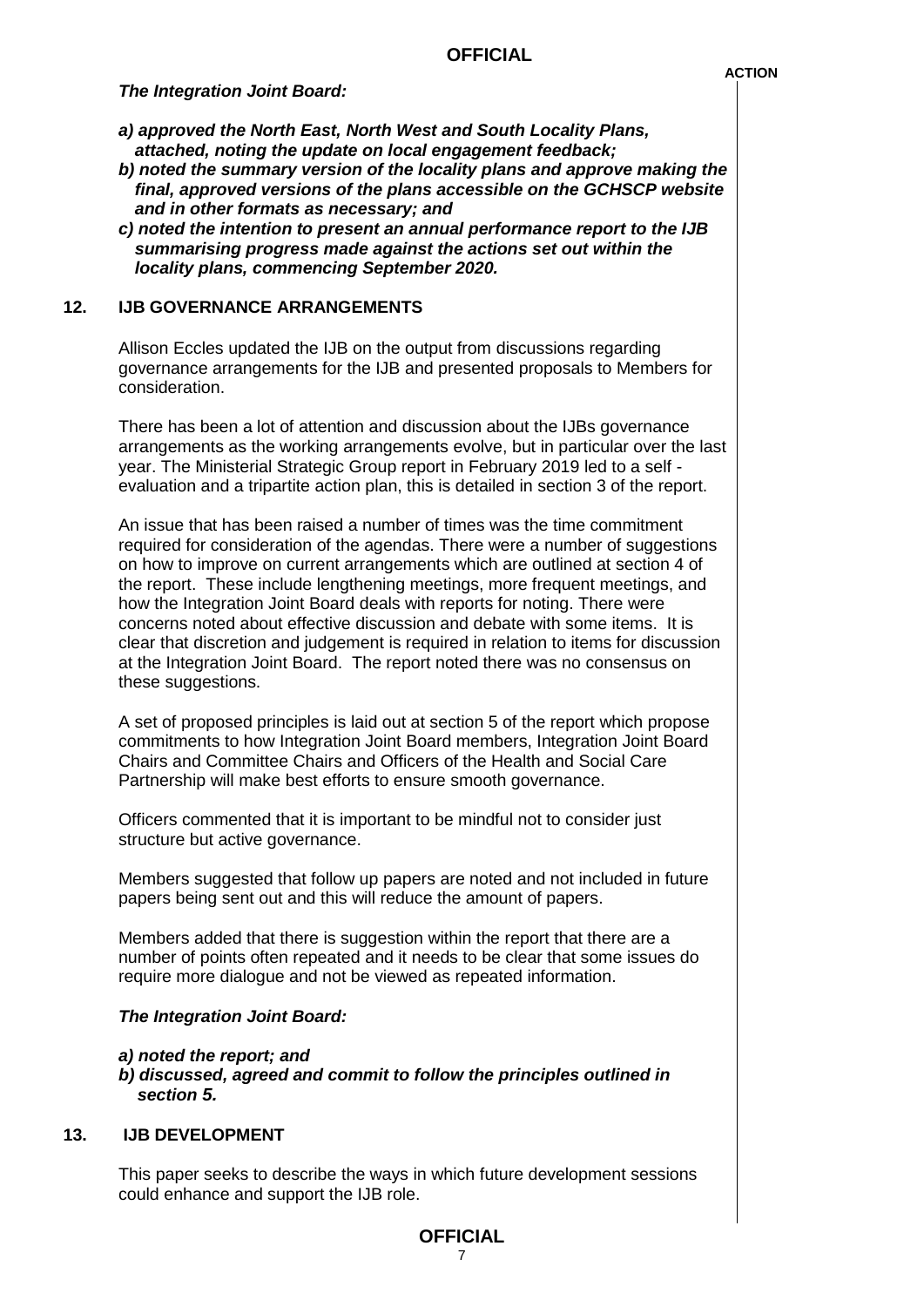Isla Hyslop acknowledged the paper is a follow up from the development session and highlighted the importance of working together. A lot of time was taken to look at comments from staff on future development. There will also be a lot of work to support maximising independence. Isla Hyslop suggested that there is input from the Integration Joint Board prior to the next development session, and highlighted the proposed agenda for this pre-session input in the report.

Members agreed that the Integration Joint Board will decide on what's been discussed at future development sessions.

#### *The Integration Joint Board:*

#### *a) noted the feedback provided within the report; and b) agreed the approach to future development activity and connect this to the formal meetings.*

### **14. PRIMARY CARE IMPROVEMENT PLAN (PCIP) – RISKS AND CHALLENGES TO ACHIEVING FULL IMPLEMENTATION**

Gary Dover briefed the IJB on the risks and challenges associated with full implementation of Glasgow City's Primary Care Improvement Plan (PCIP).

Members highlighted section B of the report around affordability and stated that it needs to be made clear that a lower cost service ultimately means lower quality and poorer outcomes. Officers advised that depending on the model this does not mean lower or poorer quality as there would be staff already doing the tasks and there may be different wats of delivering on the outcomes.

Officers advised that there was a number of issues raised to Scottish Government from different partnerships around the reduced funding allocation for two years despite being asked to deliver the original plan. The Scottish Government therefore need to take into consideration the final year and make decisions. There as has been a lot of investments already from the Integration Joint Board.

Officers confirmed that the IJB's risk register includes the risk of deliverability of the PCIP and will be considered at the Finance, Audit and Scrutiny Committee.

Members agreed that this should be brought to the attention at directorate level of the Scottish Government. This information has already been shared with the director of Finance.

#### *The Integration Joint Board:*

- *a) noted the challenges and risks; and*
- *b) noted that the IJB Finance, Audit and Scrutiny Committee will continue to consider the mitigation of these risks and challenges.*

# **15. UPDATE ON IMPLEMENTATION OF GLASGOW RAPID RE-HOUSING TRANSITION PLAN 2019/20 2023/24**

Pat Togher updated the Integration Joint Board on the initial phase of implementation of the Rapid Rehousing Transition Plan, through the first Annual Review and setting out the future framework and milestones for delivery.

The proposed funding request of £2.92m for year one was not fully met by the Scottish Government and instead a budget of £1.67m was confirmed.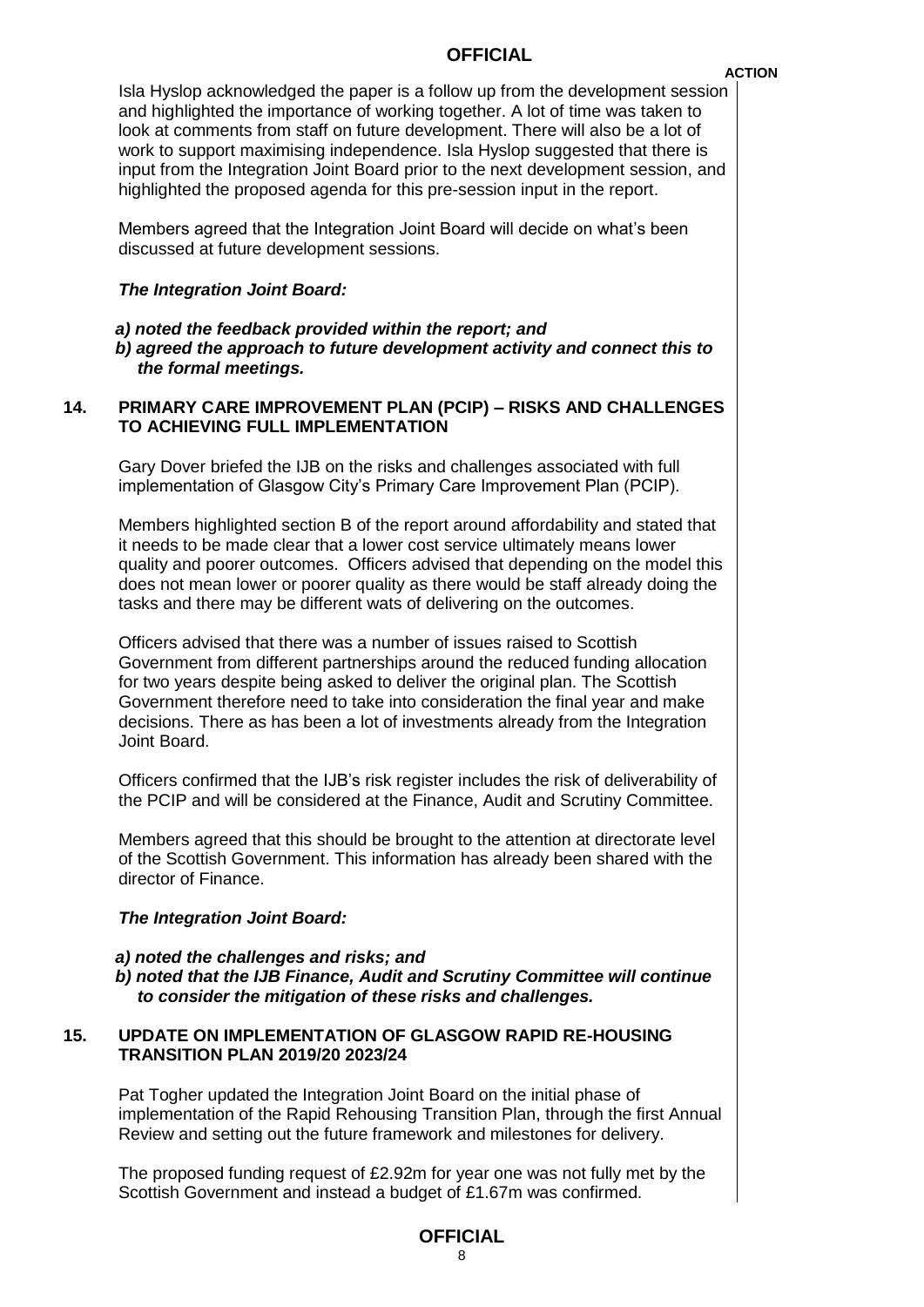Pat Togher highlighted that there has been achievements, in particular the Homelessness Alliance programme. The Annual Review in Housing First has also demonstrated significant shorter period's people are spending in temporary accommodation.

Members queried if it is felt that the increases will continue and how the success is being measured. Officers anticipated that they don't see this slowing down going by the current information and there is strong indication that this is going in the right direction. Members requested that information being shared is more defined on the outcomes.

Members stated that this information is encouraging however raised concern around performance reporting to the Finance, Audit and Scrutiny Committee and how the performance of the Alliance will be reported on. Officers advised that there will be a feature of this going forward and acknowledged that the steering group focuses on the six core objectives which will be reported on.

Officers clarified the difference between Rapid Re-housing and Housing First.

#### *The Integration Joint Board:*

- *a) noted Rapid Re-Housing Transition Plan Annual Review as outlined in this report and at Appendix 1.*
- *b) noted that whilst the initial plan sets out a 5 year vision it is envisaged that this plan will evolve and develop over this time frame; and*
- *c) instructed Assistant Chief Officer for Public Protection to provide a subsequent Annual Review update to the IJB in January 2021*

## **16. GLASGOW ALLIANCE TO END HOMELESNESS**

Sharon Wearing updated the Integration Joint Board on progress to date in developing an Alliance to End Homelessness in the city and the outcome of the Tender completed by the Council under direction from the IJB to identify Alliance partners to work collaboratively with GCHSCP to deliver a significant change agenda to improve homelessness services in Glasgow.

Officers acknowledged that the collaborative work has been on-going for a period of two years. The report is due to go Glasgow City Council's Contracts and Property Committee on 6<sup>th</sup> February 2020 and officers are hopeful that outcomes of the tender will be approved to allow a detailed plan to be outlined for the next six months. Legal services are involved with this process.

Members commented that some of this proposal can be difficult to understand due to this not being done before and are hopeful that the governance arrangements can be made clearer, highlighting that success is dependent on good governance.

Members sought more clarity on the tender process. EU procurement regulations enable a "light touch" approach to tenders for health and social care services. This has facilitated an innovative approach that differs from the approach traditionally used in procurement and included the involvement of providers and people with lived/living experience in the procurement process

#### *The Integration Joint Board:*

#### *a) noted the content of this report; and*

*b) noted that a report will be submitted to the Contracts and Property Committee on 6th February 2020 requesting it to approve the*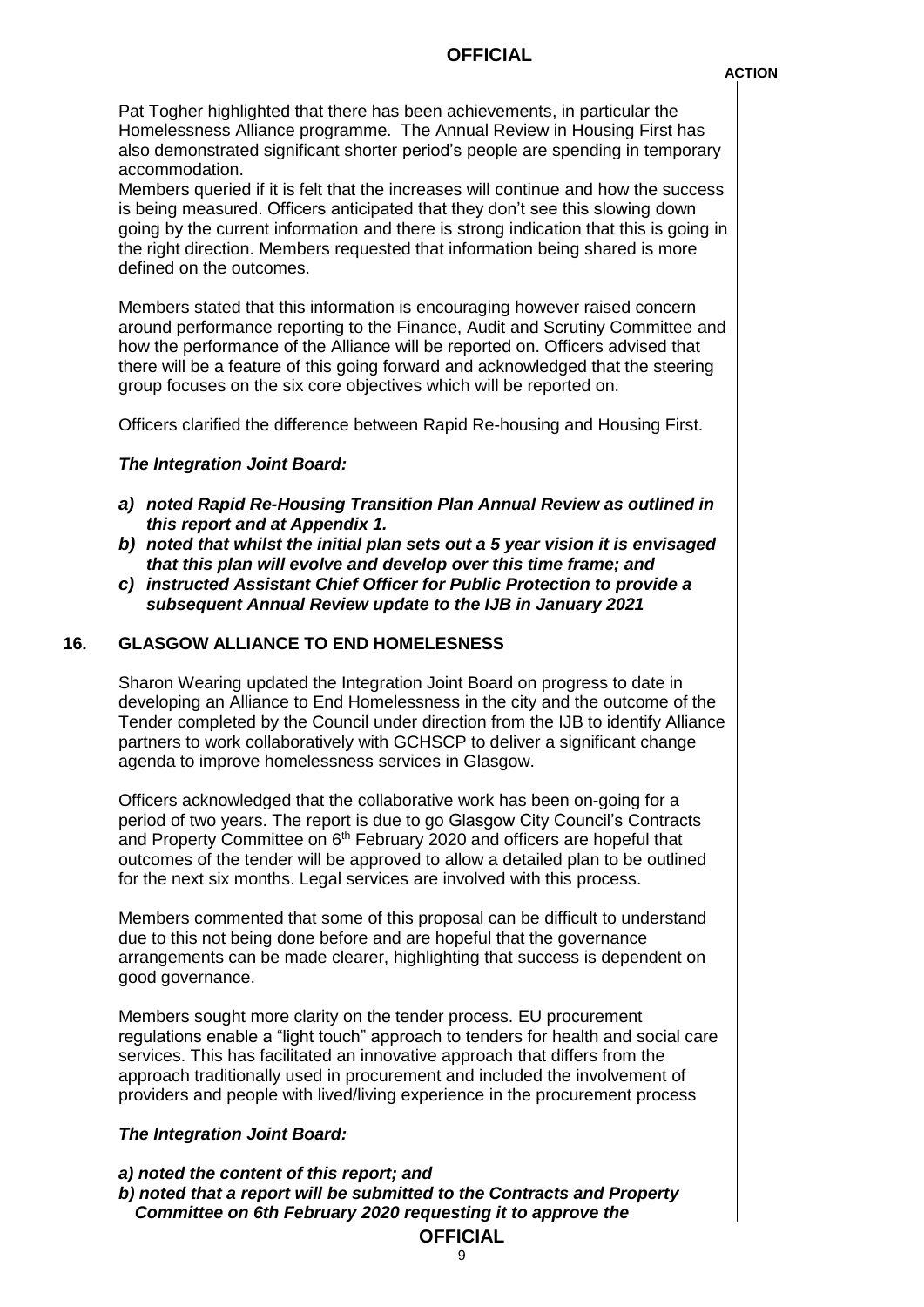*commissioning of a Multi-Party Alliance Agreement to establish the Glasgow Alliance to End Homelessness.*

## **17. RESOURCE ALLOCATION POLICY FOR ADULTS ELIGIBLE FOR SOCIAL CARE SUPPORT: PROGRESS REPORT**

Susanne Millar updated IJB members on the work being undertaken to implement and embed the policy framework on resource allocation for adults eligible for social care support, as approved by IJB members in December 2018. In doing so, to appraise IJB members of the work being undertaken to review and refresh self-directed support (SDS) procedures and guidance and the need to ensure the work to embed the resource allocation policy is harmonized with that work.

Officers gave reassurances that work will continue on the resource allocation model and will engage with user and carer panels.

Members requested that more information is added on the next steps and how this links in with Maximising independence.

#### *The Integration Joint Board*

- *a) noted the progress made to date in relation to resource allocation and SDS;*
- *b) noted the intention to carry out work to embed the resource allocation policy to be taken forward as part of a wider review and refresh of SDS processes and guidance, informed by recent national guidance; and*
- *c) noted the proposal to report annually to the IJB on the implementation of SDS, including matters relating to resource allocation.*

#### **18. IJB COMMITEES – UPDATE FROM CHAIR OF FINANCE, AUDIT AND SCRUTINY COMMITEE**

Cllr Jane Morgan provided an update from the IJB Finance, Audit and Scrutiny Committee held on  $11<sup>th</sup>$  December 2019. The performance report looked at the Child Adolescent Mental Health Service (CAMHS) and the work being undertaken by services that should be concluded by the end of 2020.

Information was provided on the statutory duty to provide temporary accommodation. A presentation was requested on A&E attendance and concern was raised that targets are not being met.

Paper received on public awareness and discussion took place around what should be shared with members.

Concern raised around the level of flu immunisations for health staff and how this can be addressed.

The draft minute from the meeting is available on the HSCP website:

# **19. GLASGOW CITY INTEGRATION JOINT BOARD – FUTURE AGENDA ITEMS**

The Integration Joint Board noted the future agenda items